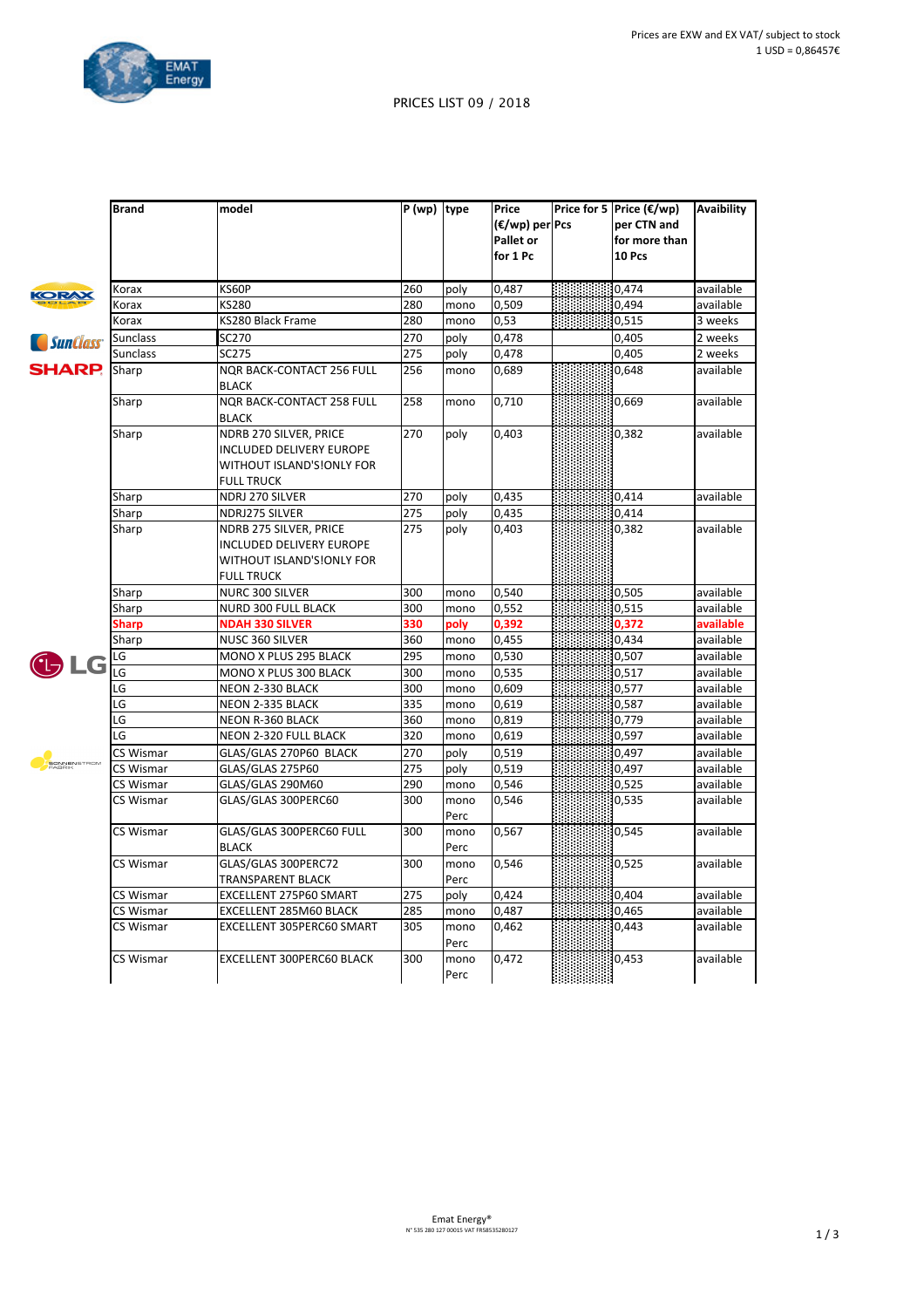

## PRICES LIST 09 / 2018

|                                         | <b>Brand</b> | model                                          | P (wp)  type |                                        | Price<br>$(\epsilon/wp)$ per Pcs<br>Pallet or<br>for 1 Pc |      | Price for 5 Price (€/wp)<br>per CTN and<br>for more than<br>10 Pcs | Avaibility       |
|-----------------------------------------|--------------|------------------------------------------------|--------------|----------------------------------------|-----------------------------------------------------------|------|--------------------------------------------------------------------|------------------|
| Шщ<br>SOLARWORLD                        | Solarworld   | SUNMODULE PLUS 275WP FULL<br><b>BLACK</b>      | 275          | mono                                   | 0,422                                                     |      | 0,404                                                              | available        |
|                                         | Solarworld   | SUNMODULE PLUS 280WP FULL<br><b>BLACK</b>      | 280          | mono                                   | 0,422                                                     |      | 0,404                                                              | available        |
|                                         | Solarworld   | SUNMODULE PLUS 290WP BLACK<br><b>FRAME</b>     | 290          | mono                                   | 0,367                                                     |      | 0,355                                                              | available        |
|                                         | Solarworld   | SUNMODULE PLUS 300WP BLACK 300<br><b>FRAME</b> |              | mono                                   | 0,388                                                     |      | 0,378                                                              | available        |
|                                         | Solarworld   | SUNMODULE BISUN PROTECT<br>CLEAR 280WP         | 280          | <b>Biface</b><br>mono<br>Perc          | 0,388                                                     |      | 0,378                                                              | available        |
| BenQ<br>Solar                           | <b>BENQ</b>  | AUO SUNVIVO PM060MB2 -<br>295WP FULL BLACK     | 295          | mono                                   | 0,442                                                     |      | 0,422                                                              | available        |
|                                         | BenQ         | AUO SUNVIVO PM060MB2 -<br>300WP FULL BLACK     | 300          | mono                                   | 0,442                                                     |      | 0,422                                                              | available        |
|                                         | BenQ         | AUO SUNFORTE PM096B00 -<br>335WP BLACK FRAME   | 335          | mono                                   | 0,619                                                     |      | 0,607                                                              | available        |
|                                         | <b>BENQ</b>  | AUO SUNBRAVO 320WP FULL<br><b>BLACK</b>        | 320          | mono                                   | 0,475                                                     |      | 0,453                                                              | 2 weeks          |
|                                         | <b>BenQ</b>  | AUO SUNBRAVO 320WP BLACK<br><b>FRAME</b>       | 320          | mono                                   | 0,454                                                     |      | 0,433                                                              | 2 weeks          |
|                                         | <b>BENQ</b>  | AUO SUNBRAVO 325WP BLACK<br><b>FRAME</b>       | 325          | mono                                   | 0,455                                                     |      | 0,443                                                              | 2 weeks          |
| SMA                                     | Sma          | Sunny boy 1.5                                  | 1500         | inverter 587                           |                                                           | 572  | 522                                                                | 2 weeks          |
|                                         | Sma          | Sunny boy 2.5                                  | 2500         | inverter   738                         |                                                           | 723  | 673                                                                | available        |
|                                         | Sma          | SB 3.0                                         | 3000         | inverter 839                           |                                                           | 824  | 774                                                                | I ON REQUISITION |
|                                         | Sma          | SB 3.6                                         | 3600         | inverter 885                           |                                                           | 870  | 820                                                                |                  |
|                                         | Sma          | SB 4.0                                         | 4000         | inverter 921                           |                                                           | 906  | 856                                                                |                  |
|                                         | Sma          | SB 5.0                                         | 5000         | inverter 977                           |                                                           | 862  | 912                                                                |                  |
|                                         | Sma          | STP5000TL-20                                   | 5000         | inverter   1228                        |                                                           | 1212 | 1163                                                               | available        |
|                                         | Sma          | STP6000TL-20                                   | 6000         | inverter 1350                          |                                                           | 1335 | 1285                                                               | available        |
|                                         | Sma          | STP7000TL-20                                   | 7000         | inverter 1452                          |                                                           | 1437 | 1387                                                               | available        |
|                                         | Sma          | STP8000TL-20                                   | 8000         | inverter 1533                          |                                                           | 1518 | 1468                                                               | available        |
|                                         | Sma          | STP9000TL-20                                   | 9000         | inverter 1615                          |                                                           | 1600 | 1550                                                               | available        |
|                                         | Sma          | STP10000TL-20                                  | 10000        | inverter 1798                          |                                                           | 1783 | 1733                                                               | available        |
|                                         | Sma          | STP12000TL-20                                  | 12000        | inverter   2036                        |                                                           | 2021 | 1971                                                               | available        |
|                                         | Sma          | STP15000TL-30                                  | 15000        | inverter 2001                          |                                                           | 1986 | 1936                                                               | available        |
|                                         | Sma          | STP15000TL-30 with Display                     |              | 15000   inverter 2147                  |                                                           | 2132 | 2082                                                               | available        |
|                                         | Sma          | STP20000TL-30                                  |              | 20000   inverter 2202                  |                                                           | 2187 | 2137                                                               | available        |
|                                         | Sma          | STP20000TL-30 with Display                     |              | 20000   inverter   2344                |                                                           | 2329 | 2279                                                               | available        |
|                                         | Sma          | STP25000TL-30                                  | 25000        | inverter   2276                        |                                                           | 2261 | 2211                                                               | available        |
|                                         | Sma          | STP25000TL-30 with Display                     | 25000        | inverter 2379                          |                                                           | 2364 | 2314                                                               | available        |
|                                         | Sma          | STP60                                          | 60000        | inverter  4307                         |                                                           | 4292 | 4242                                                               | available        |
| ABB <b>Second product</b><br>power-one- | ABB          | UNO-2.0-TL-OUTD                                | 2000         | inverter 625                           |                                                           | 610  | 560                                                                | 2 weeks          |
|                                         | ABB          | UNO-2.0-TL-OUTD-S                              | 2000         | inverter 643                           |                                                           | 628  | 578                                                                | 2 weeks          |
|                                         | ABB          | UNO-3.0-TL-OUTD                                | 3000         | inverter 637                           |                                                           | 622  | 572                                                                | 2 weeks          |
|                                         | ABB          | UNO-3.0-TL-OUTD-S                              | 3000         | inverter 668                           |                                                           | 653  | 603                                                                | 2 weeks          |
|                                         | ABB          | UNO-3.6-TL-OUTD                                | 3600         | inverter 692                           |                                                           | 677  | 627                                                                | 2 weeks          |
|                                         | ABB          | UNO-3.6-TL-OUTD-S                              | 3600         | inverter 722                           |                                                           | 707  | 657                                                                | 2 weeks          |
|                                         | ABB          | UNO-4.2-TL-OUTD                                | 4200         | inverter   733                         |                                                           | 718  | 668                                                                | 2 weeks          |
|                                         | ABB          | UNO-4.2-TL-OUTD-S                              | 4200         | inverter 763                           |                                                           | 748  | 698                                                                | 2 weeks          |
|                                         | ABB          | PVI-3.0-TL-OUTD                                | 3000         | inverter 698                           |                                                           | 683  | 633                                                                | available        |
|                                         | ABB          | PVI-3.0-TL-OUTD-S                              | 3000         | inverter   733                         |                                                           | 718  | 668                                                                | available        |
|                                         | ABB          | PVI-3.6-TL-OUTD                                | 3600         | inverter 770                           |                                                           | 755  | 705                                                                | available        |
|                                         | ABB          | PVI-3.6-TL-OUTD-S                              | 3600         | inverter 803                           |                                                           | 788  | 738                                                                | available        |
|                                         | ABB          | PVI-4.2-TL-OUTD                                | 4200         | inverter 823                           |                                                           | 808  | 758                                                                | available        |
|                                         | ABB          | PVI-4.2-TL-OUTD-S                              | 4200         | inverter 856                           |                                                           | 841  | 791                                                                | available        |
|                                         | ABB          | PVI-5000-TL-OUTD                               | 5000         | inverter 896                           |                                                           | 881  | 831                                                                | 4 weeks          |
|                                         | ABB          | PVI-5000-TL-OUTD-S                             | 5000         | inverter 930                           |                                                           | 915  | 865                                                                | 4 weeks          |
|                                         | ABB          | PVI-6000-TL-OUTD                               | 6000         | inverter   941                         |                                                           | 926  | 876                                                                | 4 weeks          |
|                                         | ABB          | PVI-6000-TL-OUTD-S                             | 6000         | inverter_986<br><del> at Energy®</del> |                                                           | 971  | 921                                                                | 4 weeks          |